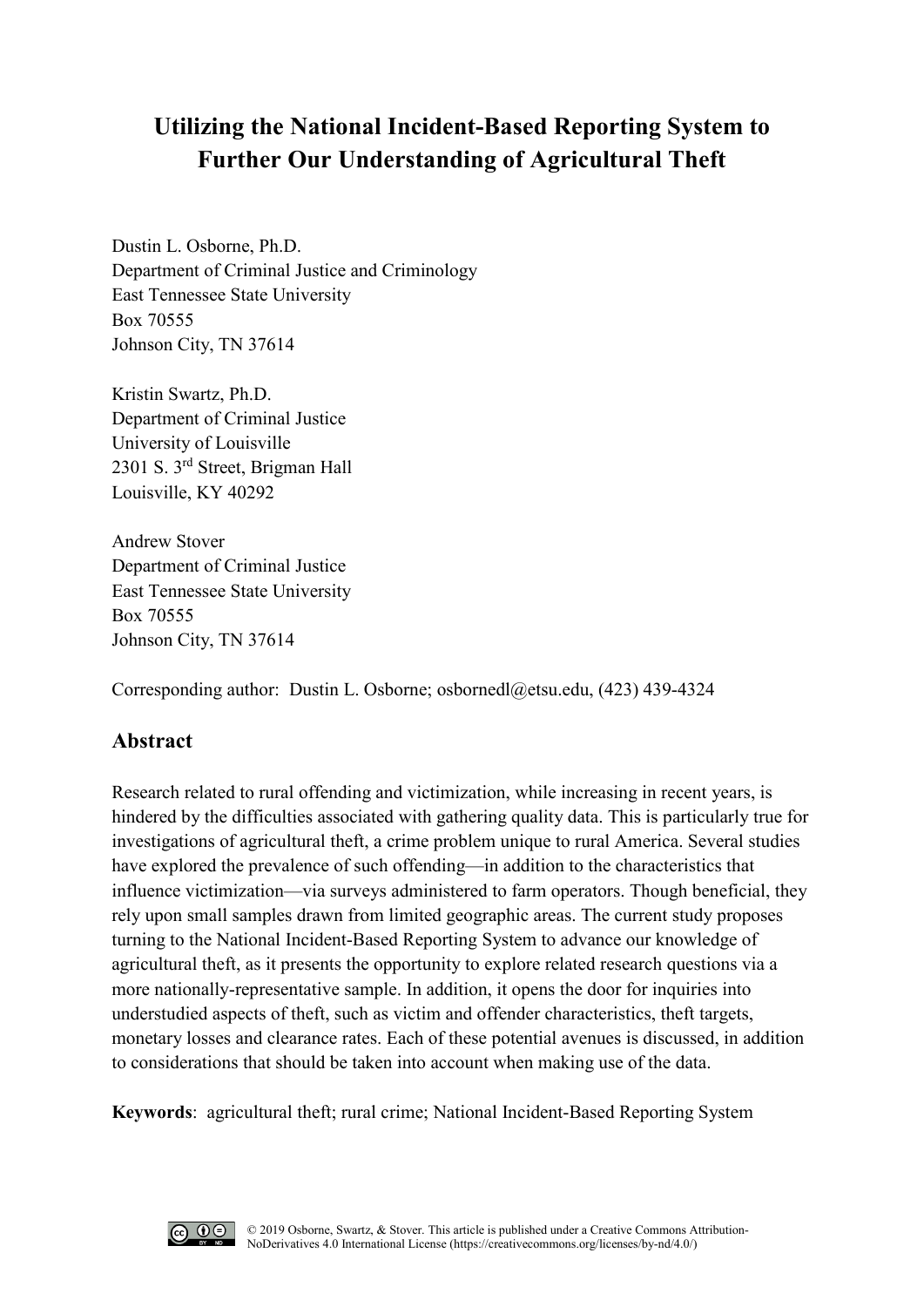### **Introduction**

One of the most pressing concerns for scholars interested in exploring rural issues is the ability to gather or access quality data (Morgan, Fahs & Klesh, 2005; Pierce & Scherra, 2004; Shreffler, 1999; Wilkes, 1999). This is particularly true for crime-related studies, and likely partially to blame for the comparative lack of attention to offending and victimization in rural America. These communities feature many of the same problems witnessed in their urban counterparts (Weisheit & Donnermeyer, 2000; Weisheit, Falcone and Wells, 2005), in addition to forms of offending unique to the rural environment (Weisheit et al 2005). One such form is the theft of agricultural equipment and products (Barclay, 2016; Barclay & Donnermeyer, 2011; Cebulak, 2004; Swanson 1981). While studies dedicated to understanding crimes committed against agricultural operations have become more prevalent in recent years, much remains to be understood (Barclay & Donnermeyer, 2011). It is imperative to continuously seek out new sources of data in order to assist in the development of policies and interventions designed to combat them. The current study proposes that data contained within the National Incident-Based Reporting System (NIBRS) presents a unique tool for researchers that has to date been under-utilized. In addition, it attempts to lay the foundation for future investigations by focusing on the information provided by NIBRS, potential research applications, and limitations that must be taken into consideration when making use of the data.

### **Agricultural Crime**

Though agricultural crime is a relatively broad term and inclusive of many types of offending, the bulk of research on the problem focuses on theft from agricultural operations (Barclay & Donnermeyer, 2011). These operations are reliant upon the use of high-value machinery, specialized tools, and other supplies that may be attractive to motivated offenders (Bunei & Barasa, 2017; Osborne, 2015; Mears, Scott & Bhati, 2007). The products produced by them, such as crops and livestock, present additional targets. In light of this, several researchers have explored the prevalence of farm-related theft within the United States. Taken as a whole, they reveal that theft is relatively common. For example, an early exploration by Dunkelberger, Clayton, Myrick and Lyles (1992) found that approximately one-third of surveyed Alabama farmers had been the victim of some type of equipment theft in their lifetime. Deeds, Frese, Hitcher and Solomon (1992) reached similar conclusions based upon data gathered in Mississippi, as nearly 25 percent of the respondents reported having been victimized. Comparable estimates are present in more recent studies. For instance, a survey administered to California farmers in 2004 revealed that 29 percent had experienced small equipment theft, whereas 14 percent had been the victim of theft of larger equipment (Mears et al 2007). In Georgia, it was found that approximately 33 percent of those queried reported one or more thefts in the preceding year (McIntyre Jr., Prine & Knowles, 2017). While a handful of studies present an exhaustive understanding of prevalence, the consistency of their findings suggests that agricultural theft is far from uncommon and thus deserving of the attention from researchers (Osborne, 2015).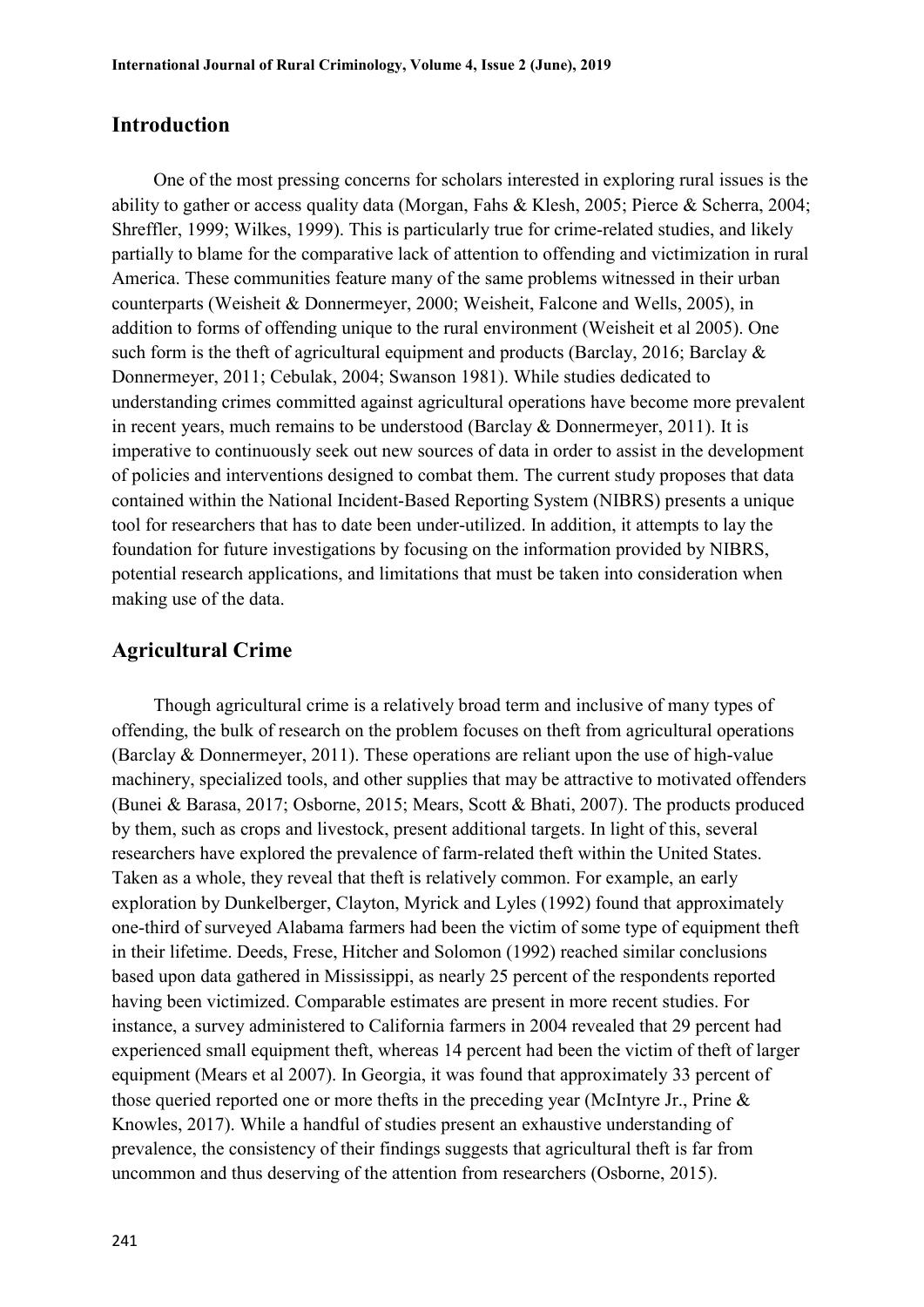To date, several studies have sought to identify the factors that influence farm-related theft by focusing on the characteristics of agricultural operations, such as size and location. Results indicate that these characteristics serve to either protect operations or increase their risk of victimization. For example, the presence of farm workers has been found to relate to an increase in theft likelihood (Bunei, Rono, & Chessa, 2013; McCall, 2003; Mears et al, 2007), as has a lack of preventative measures (e.g., locks, proper storage of equipment) (Mears et al, 2007). Smaller farms tend to be less likely to experience theft as a result of the increased ability for operators to effectively monitor property (Dunkelberger et al, 1992; Farmer & Voth, 1989; Mears et al 2007), whereas being located near roadways (George Street Research, 1999) and/or densely populated areas (Bunei et al, 2013; Farmer & Voth, 1989; George Street Research, 1999) serves to increase risk of victimization.

While the knowledge gained from these studies has aided our understanding of agricultural theft, it is important to note that all (to a degree) feature two important limitations as a result of their dependence upon survey data. First, they rely upon data gained from relatively small samples. Second, and more importantly, they are focused upon developing knowledge within limited geographic areas. In spite of the fact that generalizations are still possible, it is important to question whether a more exhaustive dataset would reveal additional or unique findings.

### **The National Incident-Based Reporting System (NIBRS)**

As previously stated, the current study advocates for the utilization of NIBRS data to provide a more exhaustive overview of agricultural theft and assist in addressing the limitation of previous research using small samples from limited geographic areas. NIBRS was developed in the 1980's by the Federal Bureau of Investigation (FBI) as a supplement to the Uniform Crime Report (UCR) in hopes of providing a more nuanced and informative census of crime incidents within the United States (Madden, 2015; Strom & Smith, 2017). Whereas the UCR treats agencies as the unit of analysis by providing counts for each type of crime reported within their jurisdiction, NIBRS is an incident-based system (Akiyama & Nolan, 1999; Maxfield, 1999). Each reported incident is matched to a variety of information (a total of 230 data elements), ranging from characteristics of the offense to those of the victim(s) and offender(s).

The detailed data available in NIBRS presents the opportunity to explore crime in a manner that would be impossible if relying upon the more established UCR program (Akiyama & Nolan, 1999; Jarvis, 2015). Not only can data be analyzed for specific forms of offending (including unique types of theft), but for specific types of locations as well. In addition, explorations into victim and offender characteristics are made possible, as are those designed to develop a better understanding of the temporal nature of offending. As much remains to be understood regarding agricultural theft, this information—and the various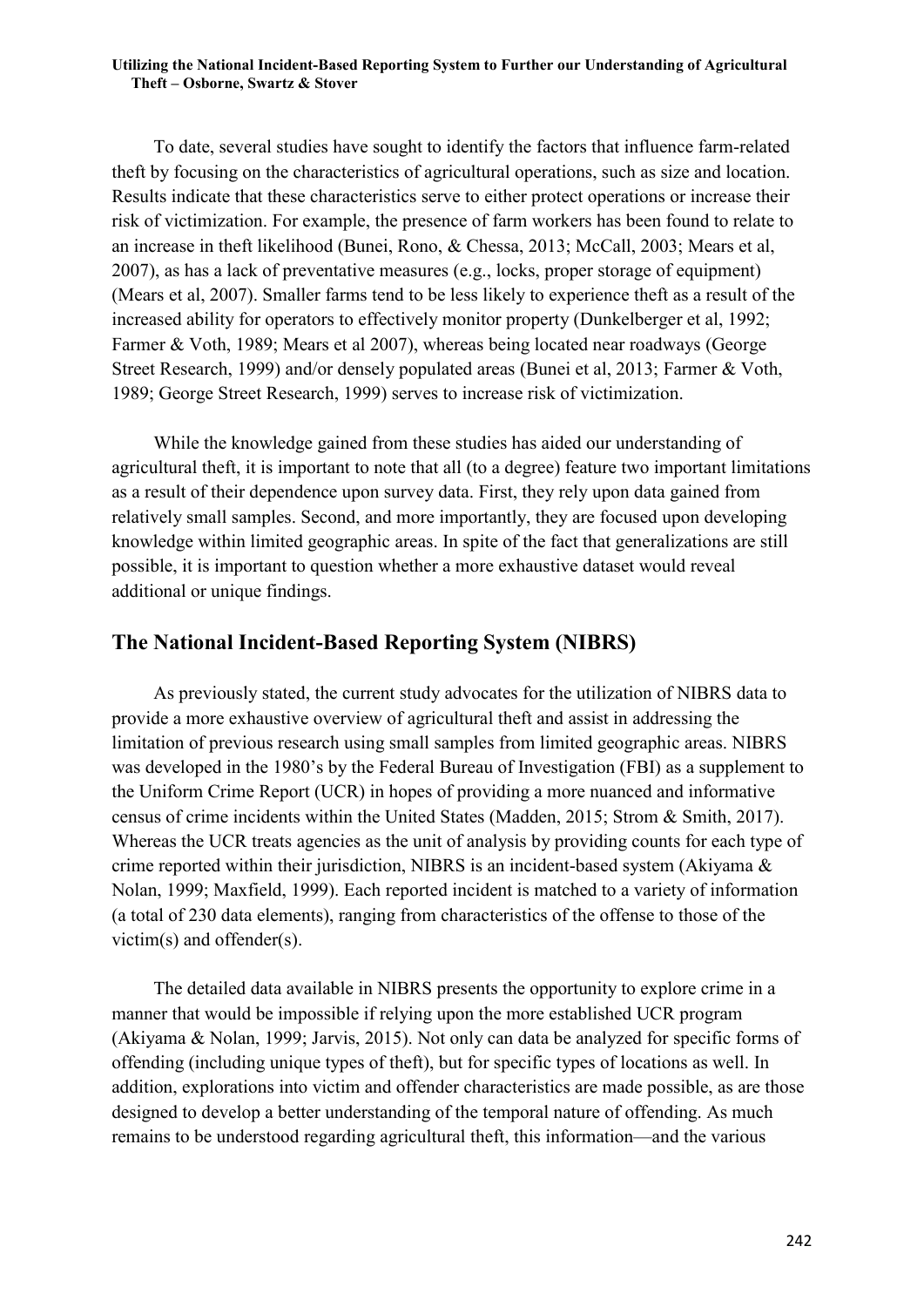research applications made possible by it—should be of interest to those investigating the problem.

Though constituting a significant advancement in terms of the collection and dissemination of crime-related data, participation in the NIBRS program has to date lagged well behind that of the UCR (Biere, 2015; Strom & Smith, 2017). Thirty-six (36) states currently report yearly data via the NIBRS system (McCormack, Pattavina & Tracy, 2017). However, less than half (16 in total) report at 100 percent, with the remaining states submitting only a portion of their data. Put differently, some agencies within these states choose to fully participate, whereas others continue to only provide data in a UCR format (Stogner, 2016). Taken as a whole, agencies providing NIBRS data to the FBI (via their respective state reporting system) cover approximately 29 percent of the country's population (McCormack et al, 2017).

On the surface, this lack of participation would seem to render NIBRS a less than ideal dataset for analyzing crime problems. However, smaller agencies, as well as those located in rural counties, tend to be over-represented (Addington, 2008; Bibel, 2015). Whereas many data sources over-represent urban agencies and populations, NIBRS may be considered especially useful for rural research in light of this bias. For example, Addington (2008) found that crime rates generated through use of NIBRS data did not significantly vary from those generated by UCR data when focusing upon rural counties. As agricultural theft is primarily a rural problem, it would follow that using NIBRS to explore the prevalence and characteristics of such theft would present researchers with accurate findings.

### **NIBRS and Agricultural Theft**

A variety of research questions may be answered via utilization of NIBRS. However, several potential applications seem most promising: (1) assessing prevalence and trends for agricultural theft, (2) queries related to incident-level characteristics, (3) analyzing the various types of offenses committed against agricultural operations; and (4) tests of macrolevel criminological theories. The subsequent discussion covers each of these in some detail, while also providing cautions regarding the limitations associated with the dataset and the various measures contained within it.

### **Prevalence and trends**

As previously discussed, a limited amount of scholarly attention has been dedicated to developing an understanding of the prevalence of agricultural theft (see Deeds et al ,1992; Dunkelberger et al, 1992; Mears et al, 2007 for examples). These studies tend to find that a significant percentage of farm operators have been victimized (either in the past year or their lifetime). However, the utilization of small samples that focus upon limited geographic areas serves to make generalizations difficult. NIBRS may offer a more exhaustive overview of the prevalence of such theft, as it contains data for a much larger portion of the U.S. population.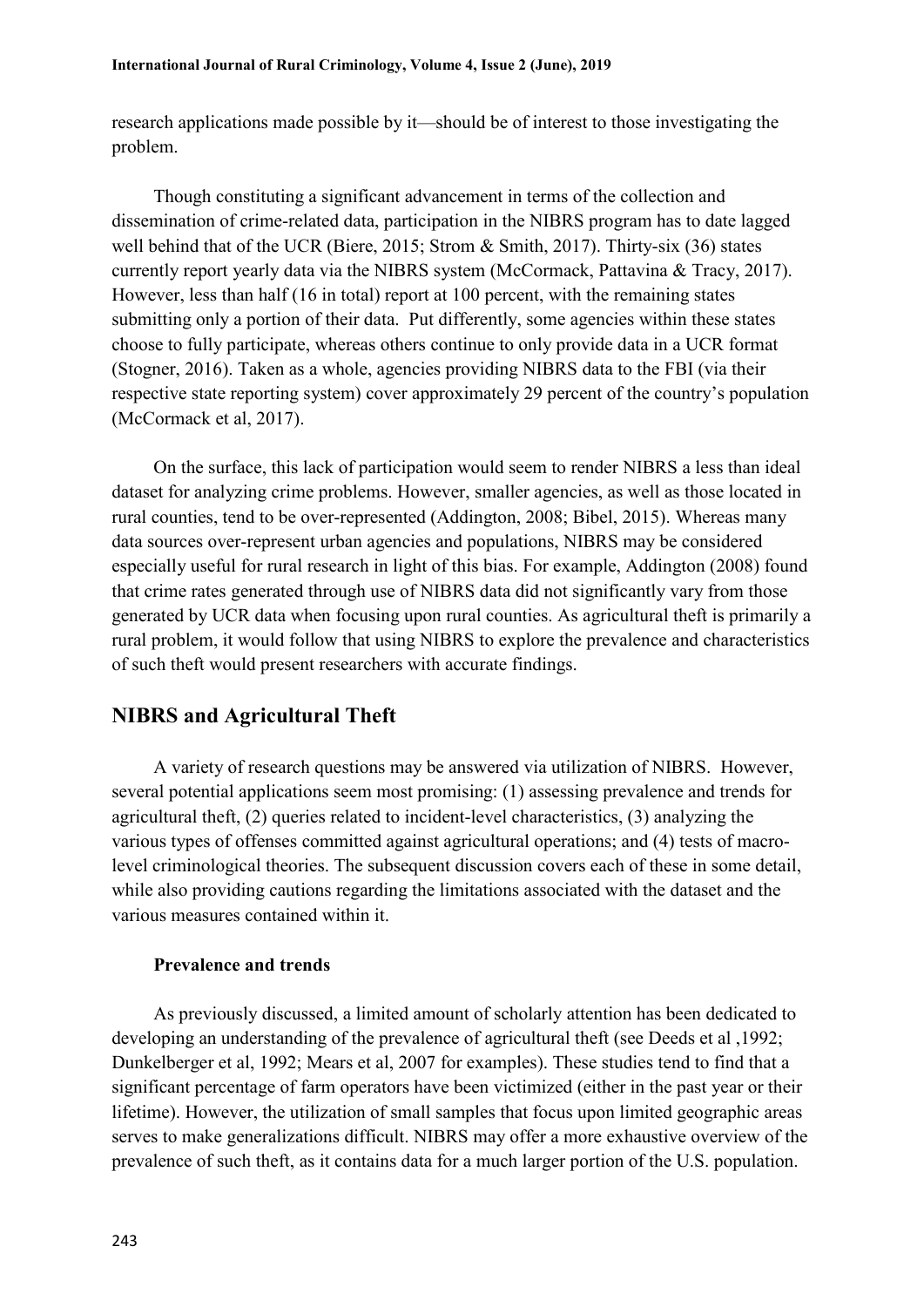This is made possible by the ability of law enforcement agencies to code thefts by the category of item(s) that were involved (Rantala & Edwards, 2000). Although a number of categories are available, three relate specifically to agricultural targets: (1) farm equipment, (2) livestock; and (3) crops. Agencies are provided with definitions and examples for each category within the NIBRS user manual (U.S. Department of Justice, 2017), and asked to make coding decisions based upon their interpretation of them (see Table 1 for a reference). Researchers are thus able to extract incidents that fall within each of these three categories in order to determine how many incidents have been reported each year nationwide.

| <b>Theft Classification</b> | Definition                                                                                                                                                                                                                                                         |
|-----------------------------|--------------------------------------------------------------------------------------------------------------------------------------------------------------------------------------------------------------------------------------------------------------------|
| Farm Equipment              | Any kind of machinery used on a farm to<br>conduct farming; tractors, combines, etc.                                                                                                                                                                               |
| Livestock                   | Domesticated animals raised for home use or<br>profit; cattle, chicken, hogs, horses, sheep,<br>bees, household pets such as dogs and cats if<br>commercially raised for profit, animals<br>raised and/or used for illegal gambling, e.g.,<br>dogs, roosters, etc. |
| Crops                       | Cultivated plants or agricultural produce<br>grown for commercial, human, or livestock<br>consumption and use that is usually sold in<br>bulk; grains, fruits, vegetables, tobacco,<br>cotton, etc.                                                                |

### **Table 1: Theft Target Definitions**

Source: National Incident-Based Reporting System User Manual (2017)

In addition to providing information on theft targets, each incident is matched to indicators for the state in which it occurred and the respective reporting agency (Strom and Smith, 2017). For example, a crime reported by a municipal police department lists the name of the department and the state within which it is located. This opens the door to explorations of prevalence at a variety of levels. State- and national-level analyses are certainly the easiest to conduct, as all necessary information is contained within the NIBRS dataset. With that said, more specific explorations are also possible. County-level prevalence is made possible via reliance on the FIPS code, a unique identifier provided to each county within the United States and attached to each incident contained within the NIBRS database (Maltz & Weiss, 2006). Simple aggregation of all incidents reported by municipal, county and state-level agencies within the county (via the FIPS code) allows for an understanding of the total count for each offense type that occurred within it for a particular year.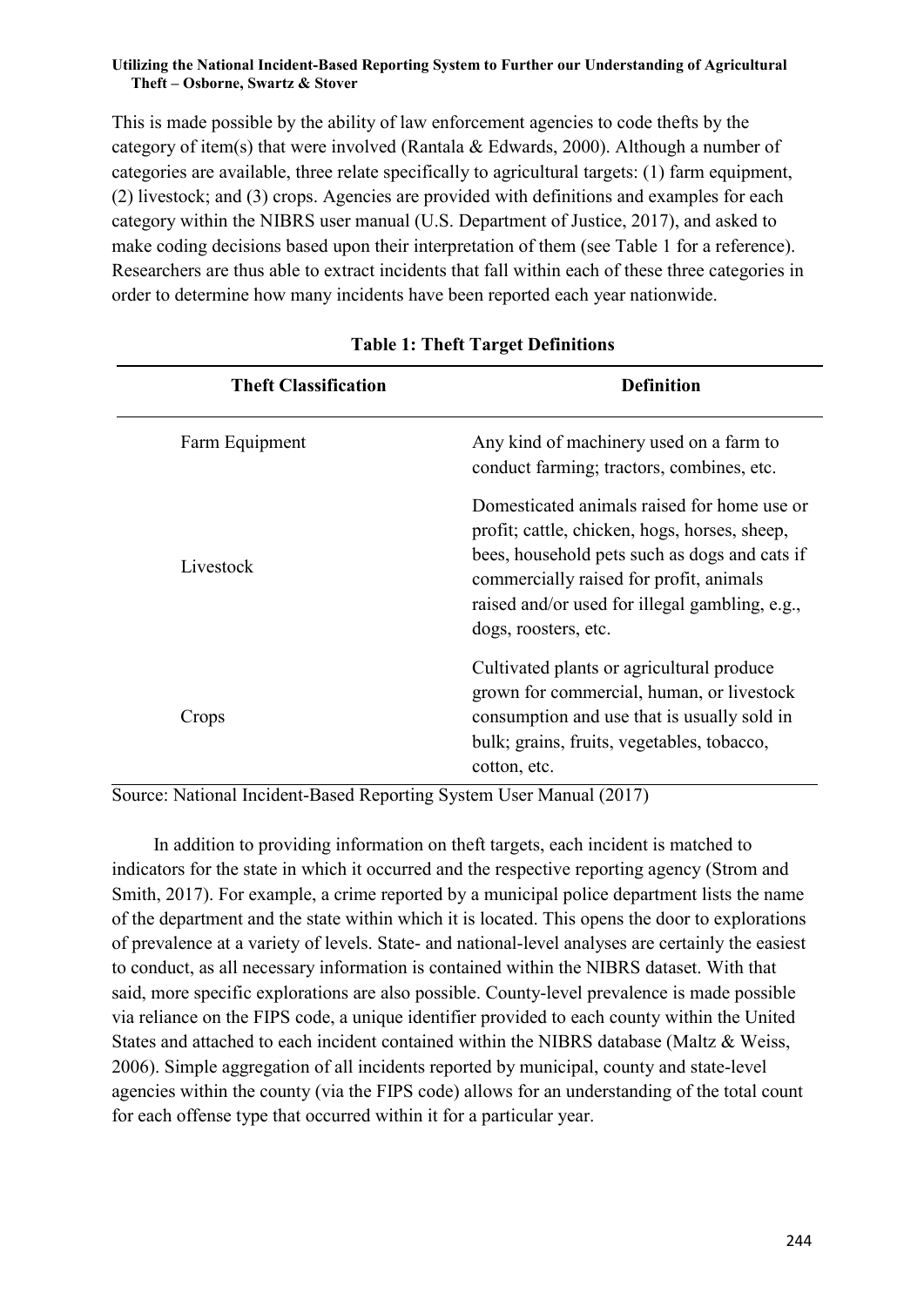Trend studies related to agricultural theft prevalence can be accomplished by pulling information from multiple years of NIBRS data (Haas, LaValle, Turley & Nolan, 2012). These trends, much as is the case with studies of yearly prevalence, can be explored at the national, state, and county levels. However, it is important to consider participation when conducting analyses of this type. Additional agencies choose to participate (or not) in NIBRS over time (Addington, 2009; Krienert & Walsh, 2011), meaning that reliance upon raw counts without considering changes in participation present validity issues. Two steps can be taken to remedy these concerns. First, researchers may choose to control for participation when assessing national trends. Second, investigations into state- and county-level trends may be best served by relying upon states (and thus the counties contained within them) that have featured 100 percent participation over the course of several years (Bibel, 2015; Osborne, 2015). Because no new agencies are added within these states, provided counts should not be impacted by changes in participation.

#### **Incident characteristics**

NIBRS also offers the opportunity to explore the characteristics of incidents involving the theft of farm equipment, livestock and/or crops. Though any number of research questions may be explored (as a result of the 230 data elements available for each incident), several seem most fruitful: (1) Estimating the monetary impact of theft, (2) determining the spatial and temporal nature of offending, (3) exploring victim and offender characteristics; and (4) assessing clearance and recovery rates.

To date, knowledge regarding the economic impact of agricultural theft is lacking. Several estimates have been put forth (Barclay, 2001; Swanson, Chamelin & Territo, 2002), but all suffer from questions of validity. NIBRS may offer a new avenue by which to add to our understanding of monetary loss, as each theft incident is matched to an estimate of the value of the property taken (Barnett-Ryan & Swanson, 2008). Researchers may make use of this information in one of two ways. First, it offers an understanding of the losses that result from the average theft incident. Table 2 reports average losses for incidents contained in the 2015 iteration of the NIBRS dataset as an example of the information that can be obtained. Second, it can be utilized to develop national estimates of losses resulting from agricultural theft. Doing so requires that researchers use caution when interpreting the available data. As mentioned, only a portion of law enforcement agencies currently submit data in NIBRS format. Controlling for this requires that a detailed analysis be conducted for reporting jurisdictions and the agricultural characteristics (e.g., proportion of land dedicated to farming operations) of the area contained within them. Calculating a baseline national estimate for yearly losses (for each theft target) may be achieved by considering similar characteristics for jurisdictions that do not participate and making extrapolations based upon data for those that do participate.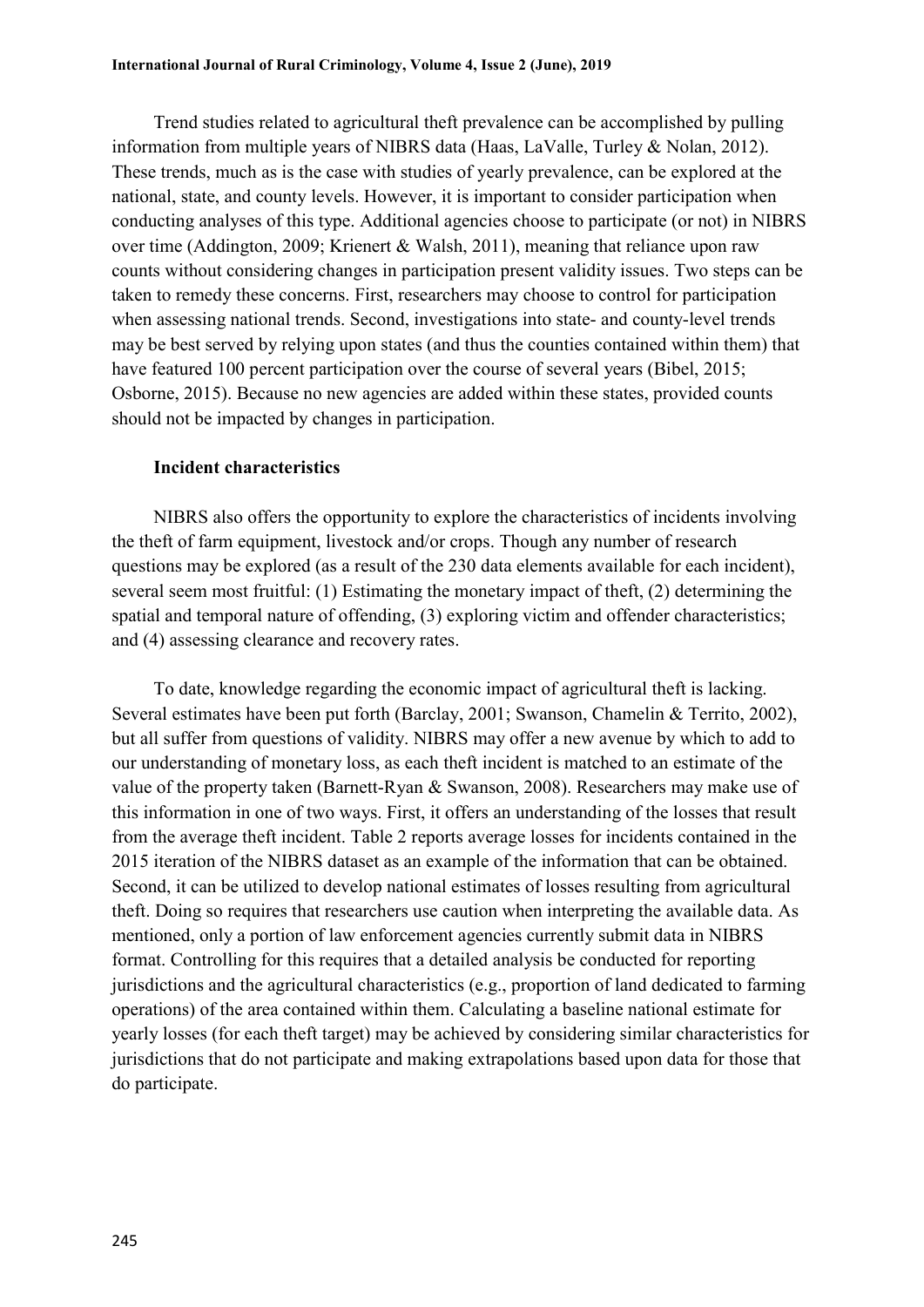| <b>Offense Type</b> | Equipment | Livestock | Crops    |  |
|---------------------|-----------|-----------|----------|--|
| Average Value       | \$3,744   | \$7,182   | \$20,185 |  |

| <b>Table 2: Average Losses from Agricultural Theft Incidents</b> |  |  |
|------------------------------------------------------------------|--|--|
|                                                                  |  |  |

Source: National Incident-Based Reporting System (2015)

It should be noted that the value of property stolen is determined based upon the judgment of the victim and/or responding officer(s) (Goodnight, Shah, Jakobovits, Fromm, Brown & Conklin, 2008). The NIBRS user guide suggests that initial estimates should rely upon information obtained from victims, while taking into account devaluation based upon years of use and resulting wear (U.S. Department of Justice, 2017). Reasonable victim estimates are typically reported in the final data. However, those that appear to be biased (e.g., overvaluation for insurance purposes) are to result in independent investigation by the officer(s) and/or agency. The user guide suggests that officers turn to outside resources such as Craigslist or Ebay for assessing valuations in these instances (U.S. Department of Justice, 2017). This opens the door to potential validity concerns when utilizing value of property data provided by NIBRS, as valid estimates only occur via consideration of victim estimates and a thorough assessment of outside resources (Goodnight et al, 2008). No study to date has explored the accuracy of these estimates. Hence, researchers should proceed with caution (and document this limitation) when pursuing related research questions (Jarvis, 2015). In addition, they should be aware of policies concerning valuations for property that is ultimately recovered. These estimates are representative of the valuation at the time of recovery (and may differ from initial estimates). For example, equipment that has been damaged will result in a valuation that reflects this damage (U.S. Department of Justice, 2017). Determining the average loss associated with agricultural theft incidents may be best served by excluding recovered items from calculations for this reason.

The recent popularity of environmental criminology and its focus on criminal opportunities has motivated studies concerning the influence of time and place on offending (Andresen, 2014; Barclay & Donnermeyer, 2011). NIBRS allows for the exploration of these factors in relation to agricultural theft. For example, each included incident contains information regarding the day of the week and time of day that it was reported (Maxfield, 1999; Snyder, 2010). Though beneficial, researchers should use caution when interpreting this data. Data available from the United States Census of Agriculture indicate that over 50 percent of all farms are ran by part-time operators who hold other forms of employment (U.S. Department of Agriculture, 2012). In addition, the leasing of property has become more common in recent years (Nickerson, Morehart, Kuethe, Beckman, Ifft & Williams, 2012). This suggests that operators may not be able to offer constant guardianship over potential targets, as their residence is not adjacent to the property. Taken together, it is likely that many theft incidents are not known to the farm operator until sometime after they occurred. An exploratory analysis of NIBRS data for 2015 indicates that Mondays are the most common day for the reporting of thefts, and that peak times are either in the early morning or near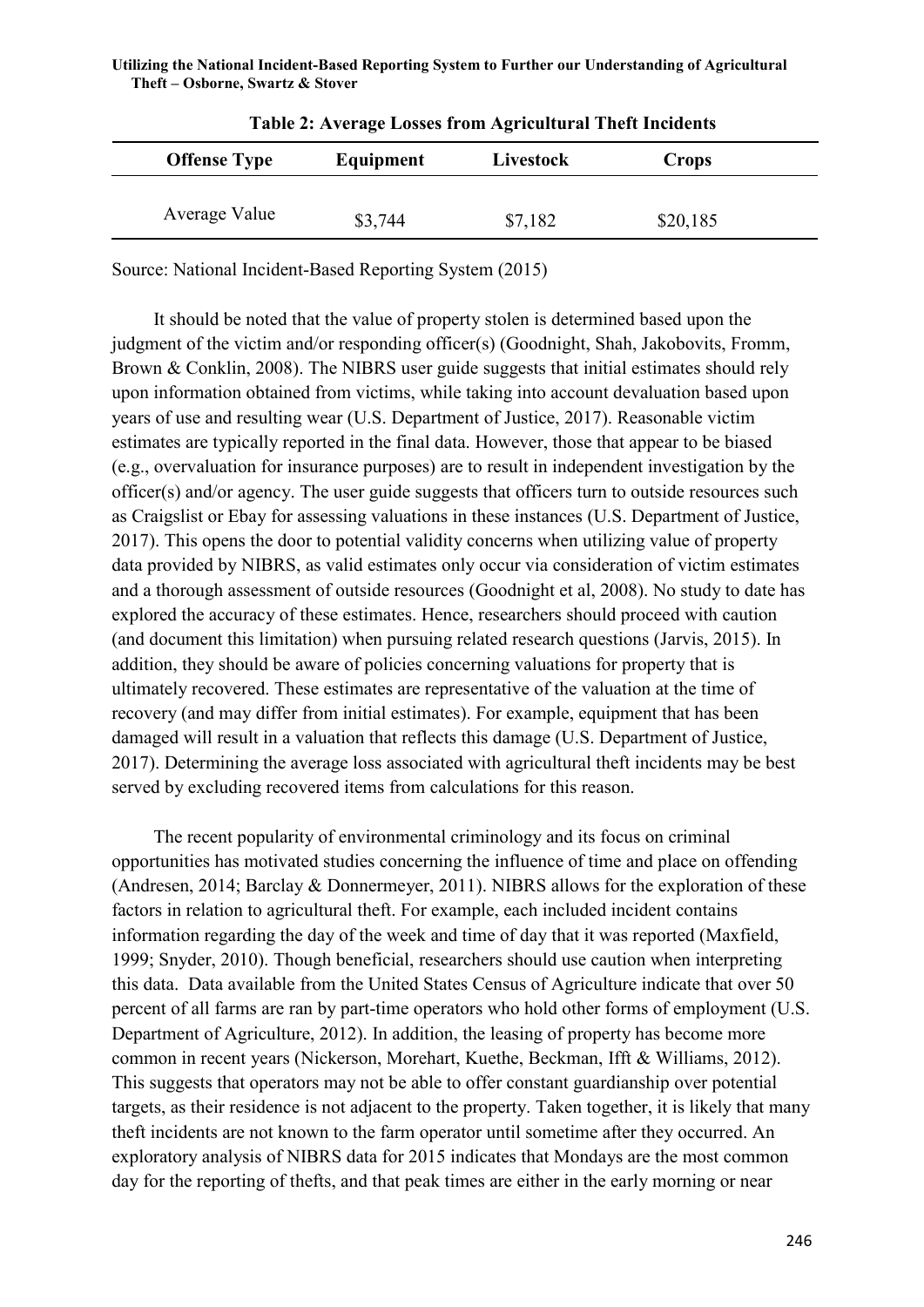midday. Inferences are certainly difficult, but these findings suggest that information regarding the temporal nature of theft may be less reflective of the time and/or day for which the offense occurred, but rather the time/day that the theft was made known to the farm operator(s) and/or reporting agency (see Jarvis, 2015 for a discussion of this issue).

Little research has explored the characteristics of victims of farm-related theft (see McIntyre et al, 2017 for an example), and no study to date has focused upon similar characteristics for offenders. NIBRS provides information that can assist in filling these gaps, as the age, gender, race/ethnicity, and residential status (i.e., whether the individual lives within the area covered by the reporting agency) are provided for all known victims and offenders in relation to each respective incident (Addington, 2009). Not only can this information be utilized to develop an exploratory understanding of victim/offender characteristics, but also to determine whether these characteristics differ from those of the population as a whole. Table 3 provides an overview of the data regarding characteristics contained within the 2015 iteration of NIBRS, and serves as an example of the knowledge that can be gained from studies of this type.

|           | <b>Victim Characteristics</b>   |  |
|-----------|---------------------------------|--|
| Measure   | Sample                          |  |
| Age       | 55 Years                        |  |
| Gender    | 85% Male                        |  |
| Race      | 96% White                       |  |
|           | <b>Offender Characteristics</b> |  |
| Measure   | Sample                          |  |
| Age       | 36 Years                        |  |
| Gender    | 90% Male                        |  |
| Race      | 90% White                       |  |
| Residency | 75% Residents                   |  |

### **Table 3: Victim and Offender Characteristics**

Source: National Incident-Based Reporting System (2015)

Comparing characteristics of victims and offenders with the greater population requires turning to other data sources. For example, demographic characteristics for the U.S. farming population can be gathered from the United States Department of Agriculture's quinquennial Census of Agriculture. An exploratory comparison between information contained within the 2012 iteration of the Census and the NIBRS victim data referenced above suggests that the age and race of victims is in line with the characteristics of farm operators as whole, though males tend to be overrepresented. Offenders tend to be younger (than the average farm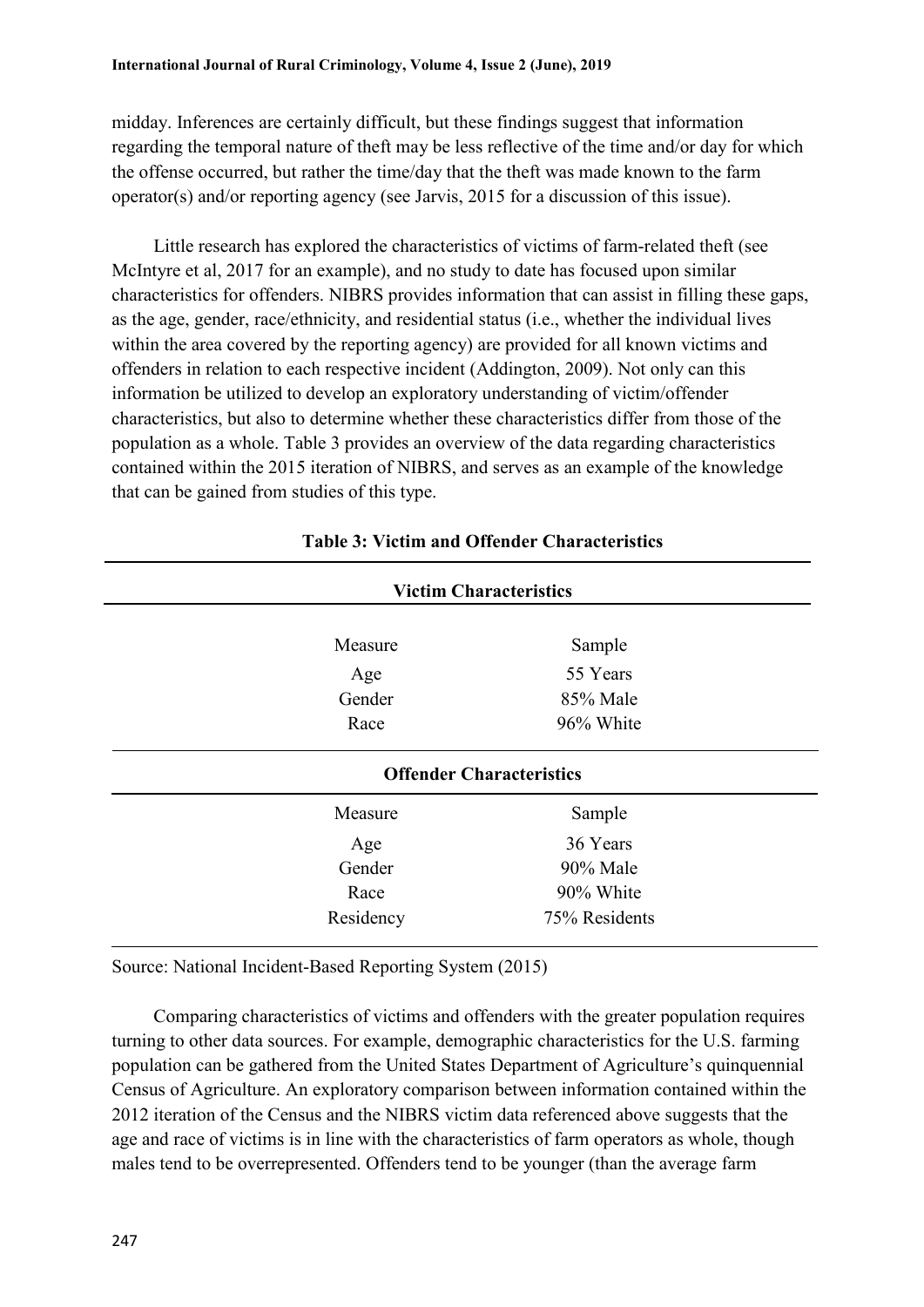operator) as a group, and the majority are white males who reside within the area covered by the reporting agency. While a full analysis is beyond the scope of the current work, future researchers can utilize NIBRS to better understand and interpret such data.

Finally, NIBRS allows for an analysis of information related to the clearance of offenses (Roberts & Roberts, 2016). More specifically, researchers can determine the proportion of incidents that result in arrest and/or the recovery of stolen property. In addition, they can seek to determine the average time that passes between the offense and each of these outcomes (Roberts, 2009). It should be noted that arrests and/or recovery of property may occur after the agency has submitted their data for a given year. However, NIBRS participation requires that updates be filed should this be the case (U.S. Department of Justice, 2017). For example, a theft that occurred in 2015, but resulted in an arrest in 2016, would still contain valid information regarding clearance in the publically-available dataset. With that said, one limitation must still be taken into account. Reporting agencies are only required to submit these updates if the individual is arrested within their jurisdiction. As such, an arrest made by a neighboring agency would not result in clearance information being added for the incident in question. Researchers should be cognizant of this limitation when analyzing the available data.

### **Agricultural operations**

As discussed within the review of the literature on agricultural theft, several studies have sought to develop an understanding of theft victimization by farms and their operators. Though each of these attempts has varied slightly in focus, they typically feature survey questions related to the theft of equipment, tools, and other items. NIBRS offers the potential to go beyond these common categories and assess a wide variety of thefts via a data element that reports the location in which offenses were committed (Snyder, 2010). One category is farm facilities, which are defined in the NIBRS user guide as "facilities designed for agricultural production or devoted to the raising and breeding of animals, areas of water devoted to aquaculture, and/or all building or storage structures located there" (U.S. Department of Justice, 2017). Pulling out of the dataset incidents that are coded as occurring within these facilities allows for a more comprehensive understanding of the types of theft that they experience. Table 4 provides an exploratory overview of the most common theft types reported in the 2015 NIBRS dataset as an example. Results suggest that equipment, livestock and crops are far from the only targets attractive to potential offenders.

Researchers may also seek to understand other forms of offending committed against farm facilities, such as arson and vandalism, as past research suggests that these are of concern to farm operators (Barclay & Donnermeyer, 2002; Cleland, 1990; Dunkelberger et al, 1992). Such an undertaking is possible via NIBRS data. However, regardless of the offense type being explored, those performing these investigations should be aware of the directions provided to reporting agencies when determining the appropriate selection for location type (U.S. Department of Justice, 2017). Thefts that occur from the land contained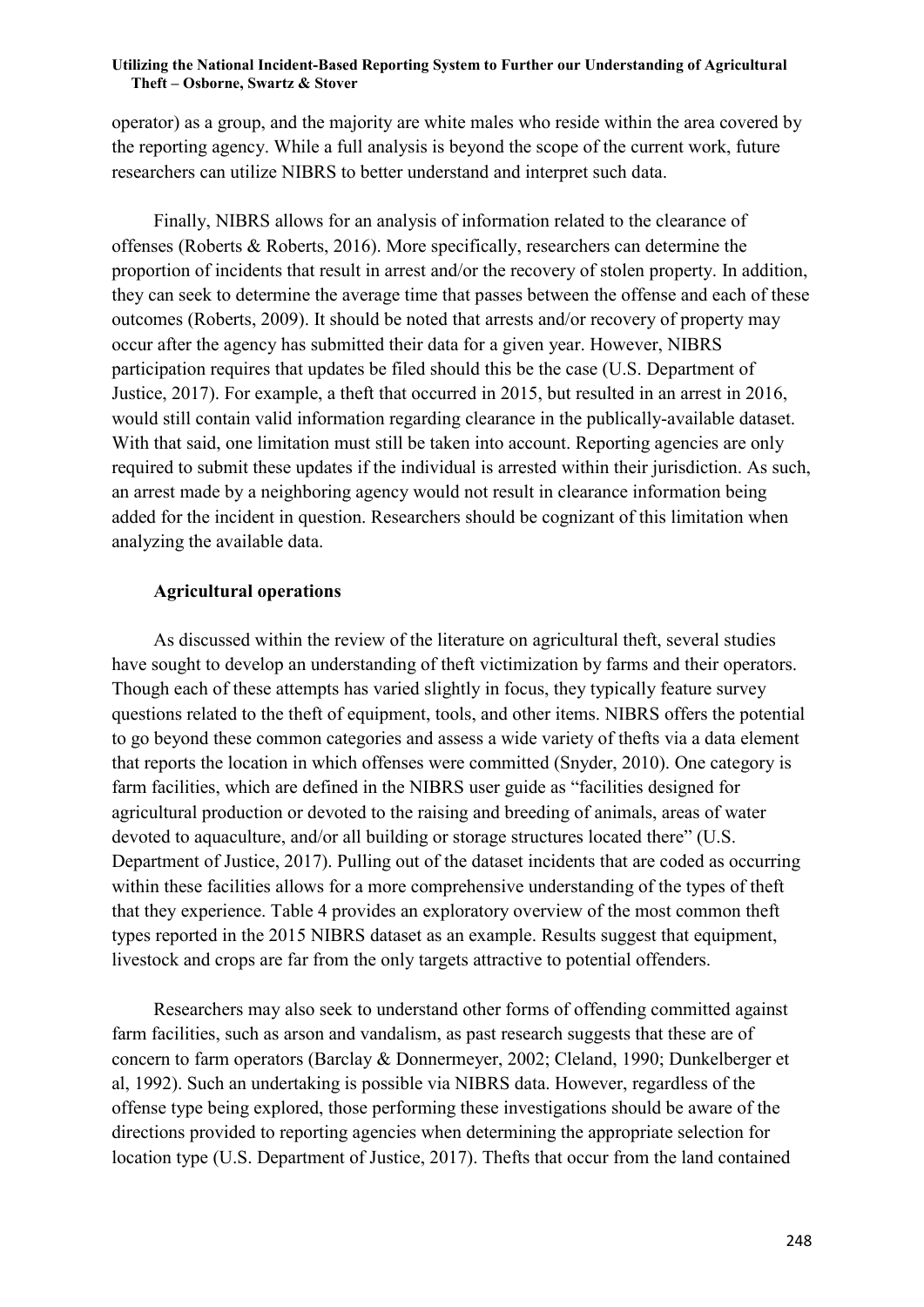| <b>Property Type</b>  | Count | <b>Property Type</b>   | Count |
|-----------------------|-------|------------------------|-------|
|                       |       |                        |       |
| Farm Equipment        | 571   | Consumable goods       | 70    |
| Tools                 | 522   | <b>Trucks</b>          | 64    |
| Livestock             | 151   | Crops                  | 64    |
| <b>Vehicle Parts</b>  | 148   | Firearms               | 62    |
| Automobiles           | 138   | Trailers               | 61    |
| Other Vehicles        | 103   | Building materials     | 57    |
| Garden Equipment      | 83    | Fuel                   | 46    |
| Money                 | 81    | Construction equipment | 34    |
| Recreational vehicles | 75    | Chemicals              | 9     |

**Table 4: Theft from Farm Facilities**

Source: National Incident-Based Reporting System (2015)

within farms are to be coded as occurring in field/woods. Those that involve items being taken from the home or property and/or outbuildings that immediately surround it are to result in the code for residence/home being selected. Hence, the total count for each theft target is not representative of all theft victimizations experienced by farms and their operators, but rather those that occurred from buildings on the property that are not in the immediate vicinity of the operators home.

### **Testing macro-level theories**

Finally, NIBRS can be utilized to develop dependent measures when testing the applicability of criminological theories to the crime of agricultural theft. To date, both routine activity theory (Bunei & Barasa, 2017; Bunei et al, 2013; Mears et al, 2007; Osborne, 2015) and social disorganization theory (Osborne, 2015) have been explored, with results indicating that each theory may be useful to furthering our understanding of the problem. With one exception (Osborne, 2015), these studies have focused upon micro-level investigations. Macro-level investigations seeking to determine the relationship between community-level characteristics and agricultural theft might may offer a new avenue for research worthy of our attention. Doing so requires that data (for both dependent and independent measures) be available for appropriate units of analysis. Counties and/or states might constitute the best options, as theft data can be aggregated to these levels if relying upon those that feature 100 percent reporting (as discussed previously).

Fortunately, other data sources exist that allow for the operationalization of the independent measures associated with each theory. For example, tests of social disorganization theory may make use of the Census of the Population to acquire data related to household instability, residential mobility and poverty. Those taking a routine activity approach could turn to the United States Census of Agriculture for a variety of data related to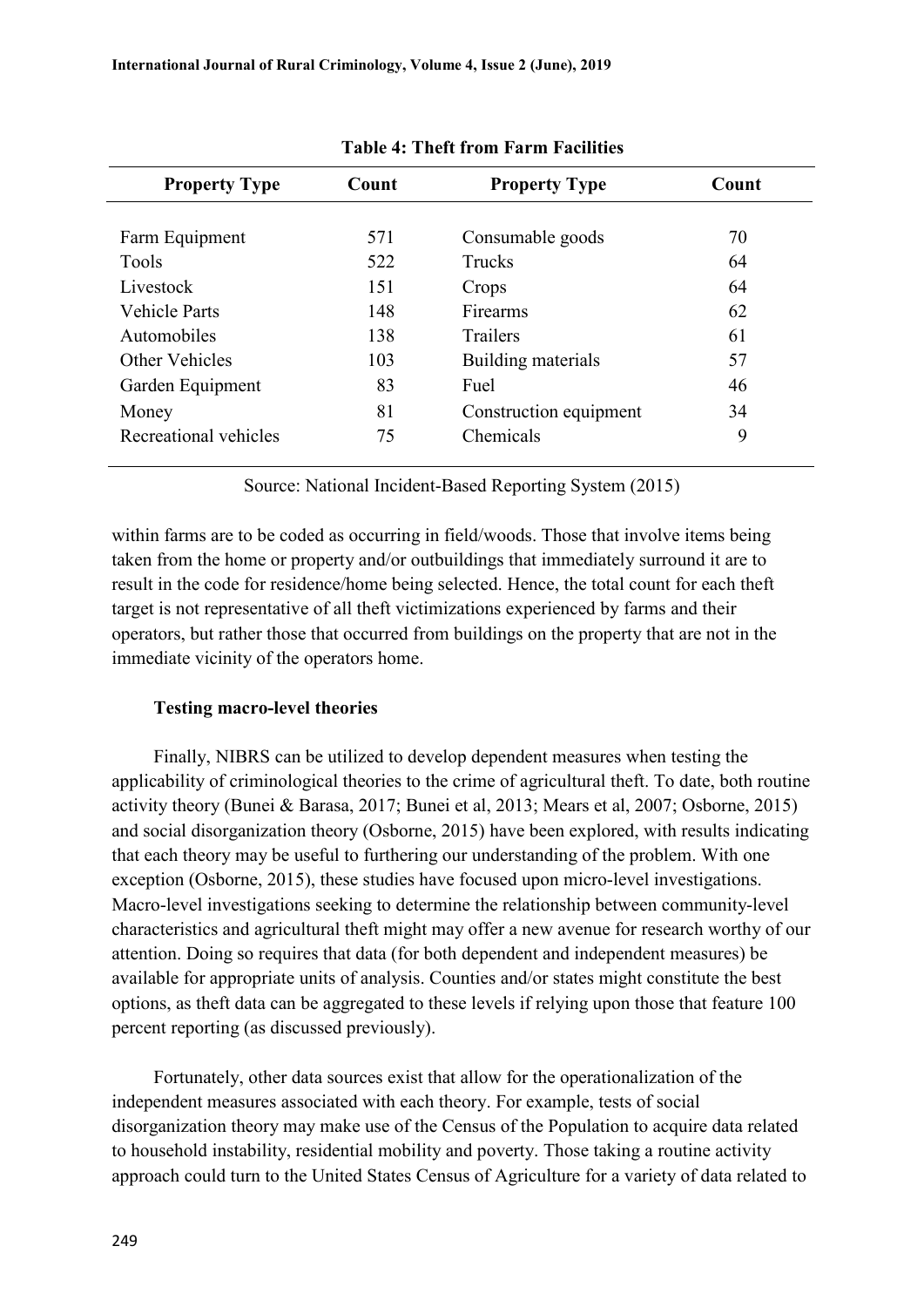farm characteristics for counties located throughout the United States. Although not all factors commonly found to relate to theft in micro-level applications of routine activity theory can be replicated at the macro-level (e.g., terrain, location near roadways), several options are possible (see Osborne, 2015 for an example).

### **Cautions Regarding the Data**

NIBRS presents a unique opportunity for explorations of agricultural theft. With that said, it is not without limitations (Addington, 2009; Addington, 2004; Haas, Jarvis, Jefferis & Turley, 2007; Stamatel & Mastrocinque, 2011). These can be broadly grouped into issues associated with data complexity and the potential for missing data (both unit- and itemnonresponse). The following discussion focuses on these concerns and addresses steps that researchers can take to minimize their impact.

#### **Working with NIBRS Data**

Working with NIBRS data can be problematic due to the complexity of the dataset and the sheer computing power required to perform analyses (Addington 2009; Akiyama and Nolan, 1999; Dunn & Zelenock, 1999; Maxfield, 1999). The FBI makes data available in a single file, comprised of millions of records and information regarding the 230 available data elements for each crime incident (Abdu et al, 2011; Dunn & Zelenock, 1999). Not all research questions (in particular those related to agricultural theft) require the full dataset. As such, it is possible to rely upon data for a single unit of analysis (Jarvis, 2015). This has been made possible by the work of the Inter-university Consortium for Political and Social Research (ICPSR), which disseminates NIBRS data to the public. The organization has taken the initiative to provide data in extract files that require fewer computing resources and make analyses more efficient (Abdu et al, 2011). Four such files are available: incident (administrative), victim, offender and arrestee (Akiyama & Nolan, 1999). The incident file contains detailed information on the offense type, its temporal and spatial characteristics, the agency that submitted the report, and of interest to the current line of research, theft targets. Victim and offender files provide data regarding age, gender, race and other relevant characteristics.

Many of the potential research applications previously discussed can be achieved by relying solely on the incident-level file. For example, it serves to provide data necessary to understanding prevalence of agricultural theft (at the national, state, and county levels), the targets of such theft (e.g., farm equipment, crops, livestock), and offenses (of all types) committed against farm facilities. In addition, research questions related to economic impact (property value) and case clearance can be achieved through these data. Queries revolving around the characteristics of victims (farming operators) and offenders require use of the victim-level and offender-level files, respectively. In summation, the files necessary are dependent upon the research question being pursued, but the availability of extract files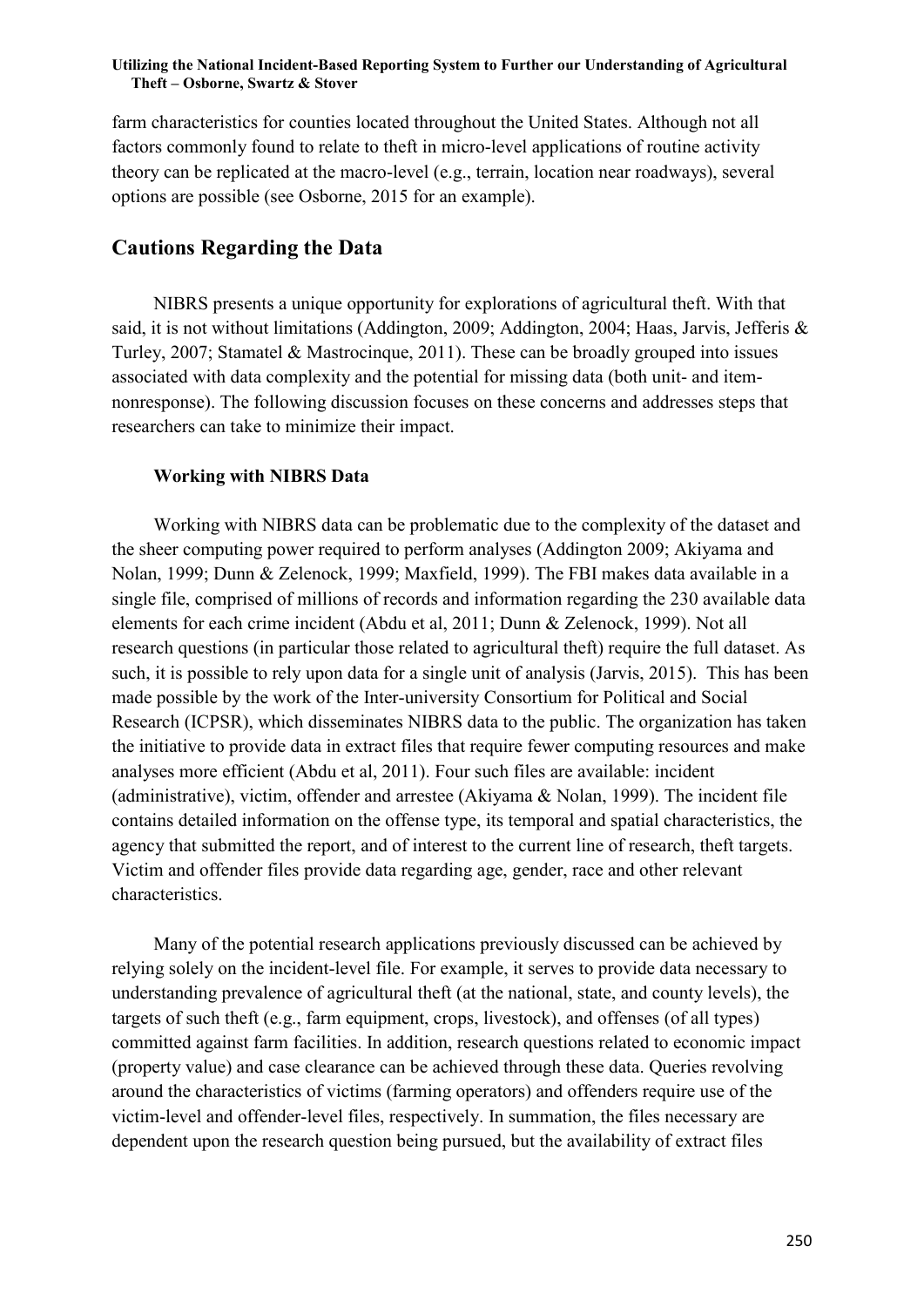should remove many of the barriers previously associated with the NIBRS dataset (Addington, 2015).

Researchers should still be cognizant of one important limitation: Creation of the extract files requires limiting the records associated with each incident to three (ICPSR, 2016; Fegadel and Heide, 2015). In other words, a theft incident involving four or more items will list only the first three entered by the reporting agency. Similarly, an incident with four or more offenders and/or four or more victims will not provide information for any additional individuals (outside of the first three listed in the report) and their respective characteristics (e.g., age, race, gender). This is certainly problematic, but the concern is to some degree mitigated by the fact that over 99 percent of all incidents contained within the raw NIBRS file are not impacted by this rule when translated into extract files. Put differently, they are left unaltered in the created extract files, as they do not feature four or more theft targets, victims, and/or offenders (ICPSR, 2016).

An additional concern revolves around the coding of incident information by law enforcement agencies. Although the NIBRS user guide offers detailed directions regarding coding offenses and their characteristics, past research suggests that these directions do not ensure complete validity of the data (Bibel, 2015; Maxfield, 1999). Put differently, officers may be unsure how to properly code each incident, as the examples provided to them do not cover the full range of offenses and characteristics. For example, farm equipment is defined in the NIBRS user guide as "any kind of machinery used on a farm to conduct farming; tractors, combines, etc." (U.S. Department of Justice, 2017). This is far from an exhaustive definition, and provides only two examples of equipment that would fall under the farm equipment umbrella. Hence, the potential exists for misclassification. Though steps have been taken to address these issues at both the national (via FBI protocols) and state levels, the effectiveness of these measures have been questioned, rendering coding concerns a limitation that researchers must take into account (Barnett-Ryan & Swanson, 2008; Bibel, 2015).

### **Missing Data**

Researchers should also be cautioned to the potential for missing data to impact the validity of their findings (Bibel, 2015). Unit nonresponse is an obvious issue when taking into account the fact that only a fraction of agencies currently submit data via the NIBRS program (Addington, 2009; Addington, 2008; Bibel, 2015). This concern, as it relates to agricultural theft incidents, is largely mitigated by the fact that rural agencies are overrepresented in the NIBRS dataset (Addington 2008). However, item nonresponse may be problematic as well (Addington, 2009; Roberts & Lyons, 2009; Thompson, Saltzman, & Bibel, 1999). The NIBRS system contains a number of checks and audits to promote data quality (Barnett-Ryan & Swanson, 2008). With that said, audits are far from common, and as such their impact remains questionable (Snyder, 2010; Thompson et al, 1999). This brings about two concerns for researchers interested in utilizing the data to explore agricultural theft. First, it is possible that theft counts derived at the national, state and/or county level are not an accurate picture of the problems faced. Past research has suggested that several states (and the counties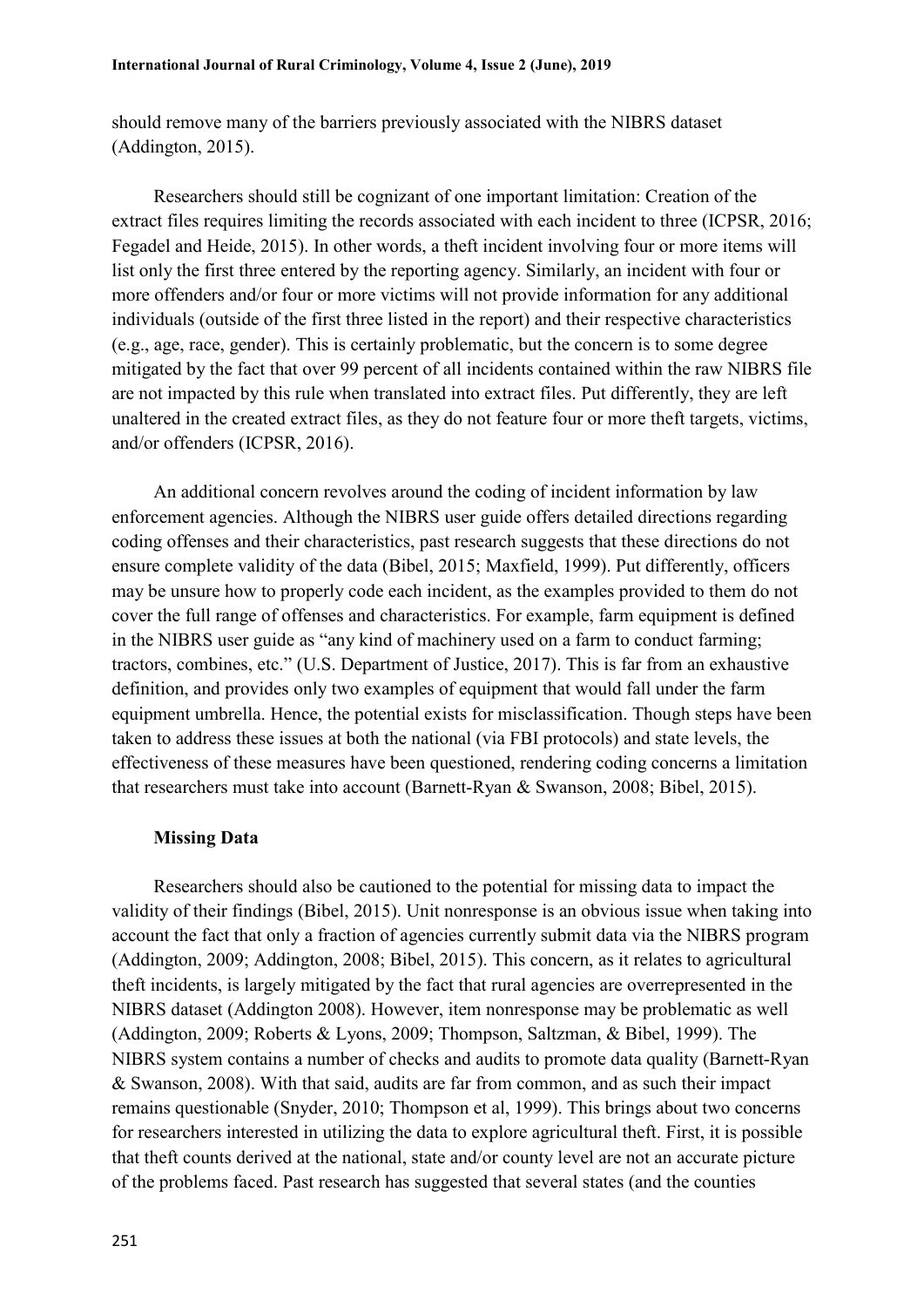contained within them) that feature 100 percent NIBRS participation and a large proportion of land dedicated to farming operations report questionable farm equipment theft counts (Osborne, 2015). This indicates that reporting agencies may assign the wrong classification when selecting the theft target. Second, data available for each of the elements (e.g., age, race and gender of the victim/offender) tied to agricultural theft incidents may not be accurate, as NIBRS reporting allows for the selection of categories such as other and not available (Addington, 2004; Roberts & Lyons, 2009; Thompson et al, 1999). Past research proposes that this may be problematic for all manner of NIBRS investigations (see Liao, Berzofsky, Hller, Barrick & DeMichele, 2015 for an example).

An exploratory analysis of NIBRS data for 2015 suggests that this problem partially extends to agricultural theft. For example, approximately 83 percent of all incidents contain no information regarding method of entry (e.g., picking a lock) into buildings. However, missing data appears to be less of an issue in relation to other key data elements. Only 12 percent do not include a designation for the location in which they occurred (e.g., farm facility), and fewer than 5 percent contain no information regarding property value. Data regarding characteristics of the victim(s) and offenders(s) feature an even lower prevalence of missing data. As such, research into the problem may not be significantly impacted by this limitation. With that said, any lingering concerns may be eliminated by pursuing techniques for imputation when relying upon elements with higher levels of item nonresponse. Several options for imputation are available (Haas et al, 2012) and have been shown to be effective.

### **Conclusion**

In spite of the difficulties associated with complexity and missing data, NIBRS presents researchers with a unique avenue for expanding our understanding of agricultural theft. To date, scholarly examinations have focused upon the prevalence of such theft and the characteristics of farming operations that serve to influence risk of victimization. Though beneficial, they have been largely limited to small samples representing limited geographic areas. NIBRS presents the opportunity to embark upon similar projects utilizing a more generalizable set of data. In addition, it opens the door for other research questions related to victim and offender characteristics, clearance of offenses, targets of theft from farming operations, the value of property taken, and spatial/temporal considerations. These have been largely ignored in the research to date, and are vital to developing a better understanding of the problem. By designing studies that take into account the limitations that have been covered, NIBRS should only enhance our ability to understand and combat agricultural theft.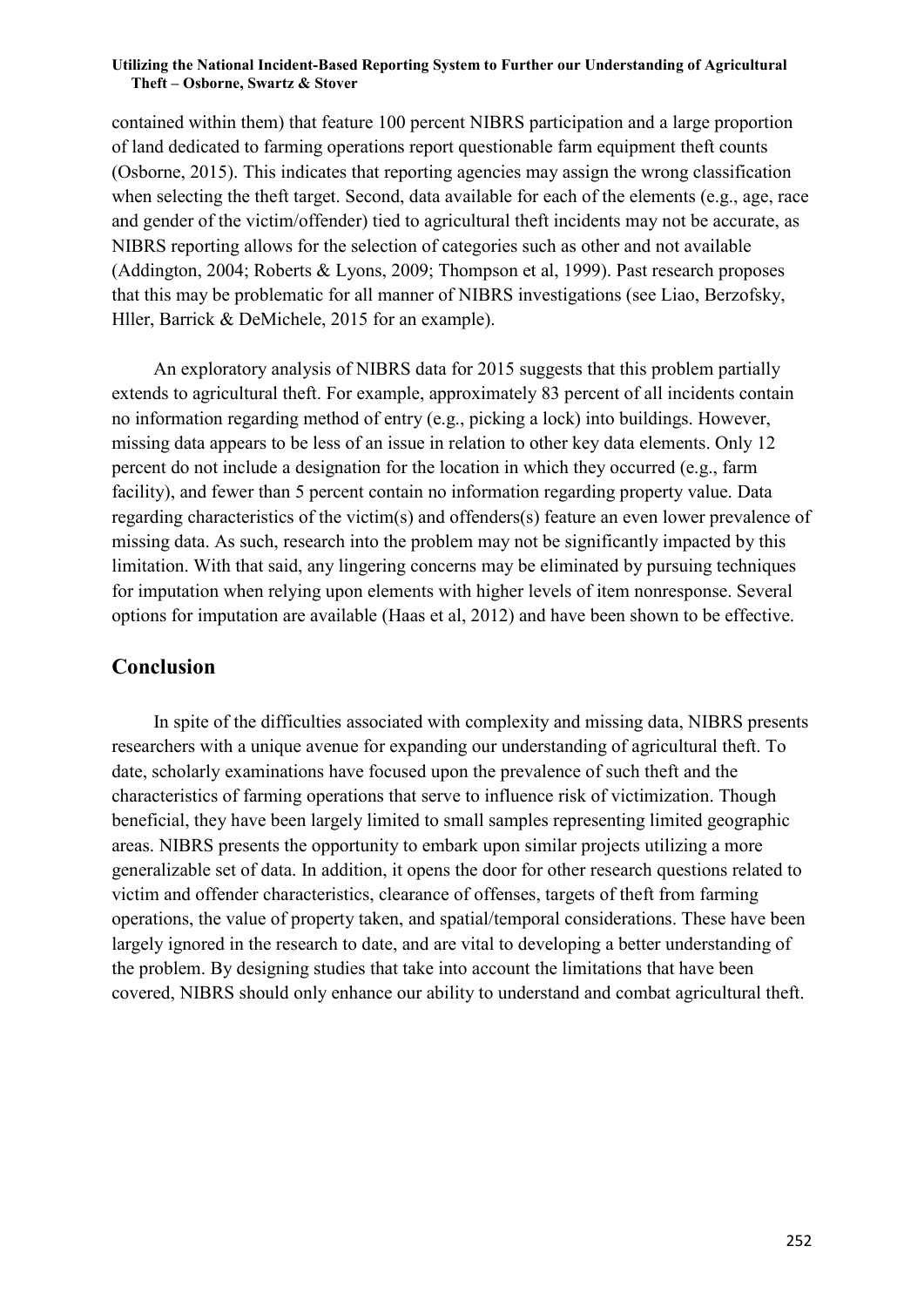### **References**

- Abdu, E., Salane, D., & Shenkin, P. (2011). *Exploring NIBRS with a relational database*. New York, NY: John Jay College of Criminal Justice; Center for Cybercrime Studies.
- Addington, L. A. (2015). Research adventures with "kinda big" data: Using NIBRS to study crime. In Maltz, M.D. & Rice, S.K. (Eds.), *Envisioning Criminology* (pp. 157-163). New York, NY: Springer. [https://doi.org/10.1007/978-3-319-15868-6\\_16](https://doi.org/10.1007/978-3-319-15868-6_16)
- Addington, L. A. (2009). Studying the crime problem with NIBRS data: Current uses and future trends. In Krohn, M.D., Lizotte, A.J., & Hall, G.P. (Eds), *Handbook on Crime and Deviance* (pp. 23-42). New York, NY: Springer. [https://doi.org/10.1007/978-1-](https://doi.org/10.1007/978-1-4419-0245-0_2) [4419-0245-0\\_2](https://doi.org/10.1007/978-1-4419-0245-0_2)
- Addington, L. A. (2008). Assessing the extent of nonresponse bias on NIBRS estimates of violent crime. *Journal of Contemporary Criminal Justice*, *24*, 32-49. <https://doi.org/10.1177/1043986207312936>
- Addington, L. A. (2004). The effect of NIBRS reporting on item missing data in murder cases. *Homicide Studies*, *8*, 193-213. <https://doi.org/10.1177/1088767904265360>
- Akiyama, Y., & Nolan, J. (1999). Methods for understanding and analyzing NIBRS data. *Journal of Quantitative Criminology*, *15*, 225-238. <https://doi.org/10.1023/A:1007531023247>
- Andresen, M. A. (2014). *Environmental criminology: Evolution, theory, and practice*. London: Routledge. <https://doi.org/10.4324/9780203728246>
- Barclay, E. (2016). Farm victimisation. In *The Routledge international handbook of rural criminology*, 107. <https://doi.org/10.4324/9781315755885>
- Barclay, E. (2001). *A review of the literature on agricultural crime*. Report to the Criminology Research Council. Armidale: University of New England.
- Barclay, E., & Donnermeyer, J. F. (2011). Crime and security on agricultural operations. *Security Journal*, *24*, 1-18. <https://doi.org/10.1057/sj.2008.23>
- Barclay, E., & Donnermeyer, J. F. (2002). Property crime and crime prevention on farms in Australia. *Crime Prevention and Community Safety*, *4*, 47-61. <https://doi.org/10.1057/palgrave.cpcs.8140169>
- Barnett-Ryan, C., & Swanson, G. (2008). The role of state programs in NIBRS data quality: A case study of two states. *Journal of Contemporary Criminal Justice*, *24*, 18-31. <https://doi.org/10.1177/1043986207312590>
- Bibel, D. (2015). Considerations and Cautions Regarding NIBRS Data: A View From the Field. *Justice Research and Policy*, *16*, 185-194. <https://doi.org/10.1177/1525107115623943>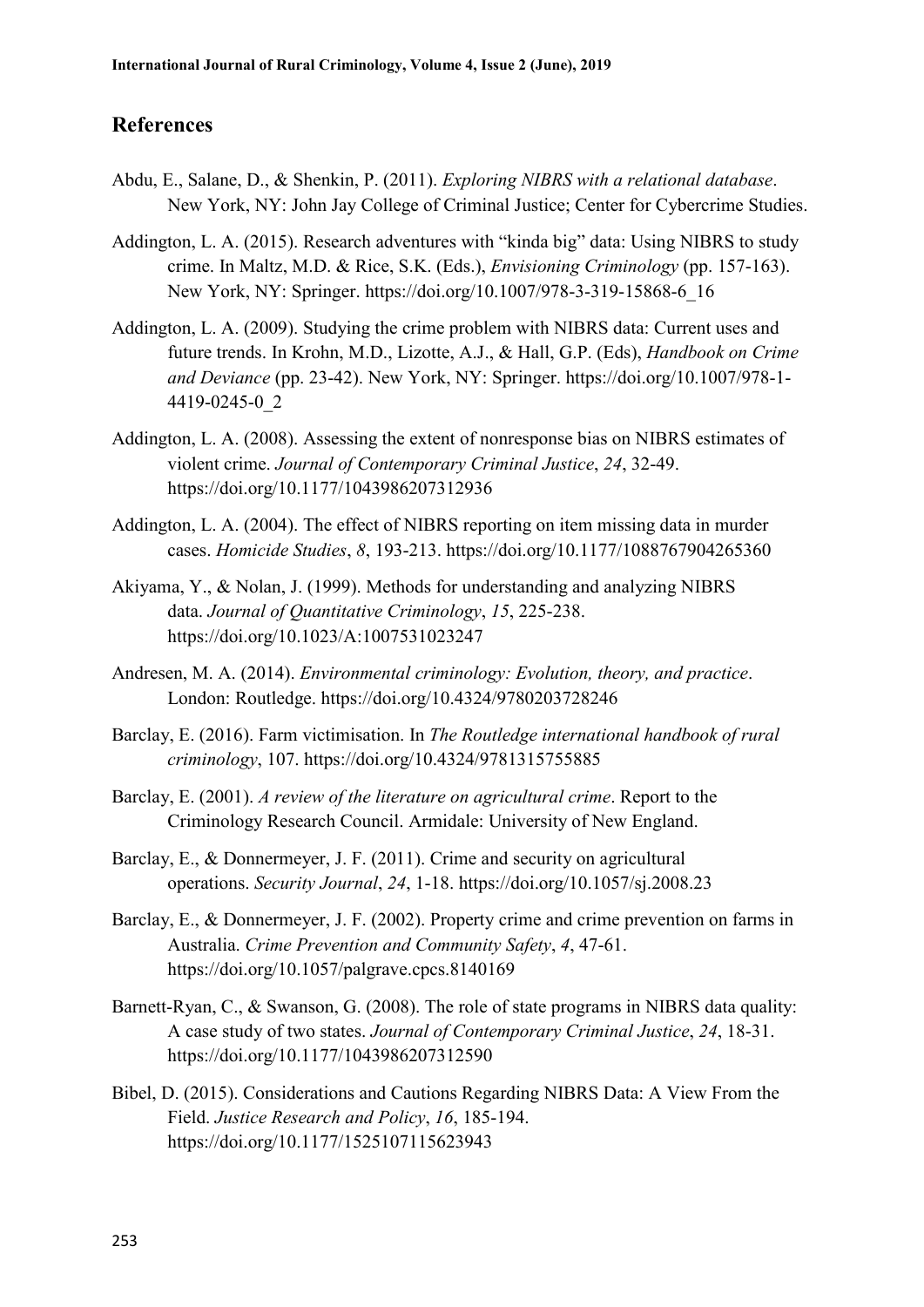- Bierie, D. M. (2015). Enhancing the National Incident–Based Reporting System: A Policy Proposal. *International Journal of Offender Therapy and Comparative Criminology*, *59*, 1125-1143. <https://doi.org/10.1177/0306624x14525926>
- Bunei, E. K., & Barasa, F. O. (2017). Farm crime victimisation in Kenya: A Routine activity approach. *International Journal of Rural Criminology, 3*, 224-249. <https://doi.org/10.18061/1811/81046>
- Bunei, E.K., Rono, J.K., & Chessa, S.R. (2013). Factors influencing farm crime in Kenya: Opinions and experiences of farmers. *International Journal of Rural Criminology*, *2*, 75-100. <https://doi.org/10.18061/1811/58846>
- Cebulak, W. (2004). Why rural crime and justice really matter. *Journal of Police and Criminal Psychology*, *19*, 71-81. <https://doi.org/10.1007/bf02802576>
- Cleland, C.L. (1990). *Crime and vandalism on farms in Tennessee: Farmer opinions about and experience with*. Knoxville, TN: University of Tennessee.
- Deeds, J., Frese, W., Hitchner, M., & Solomon, M. (1992). Farm crime in Mississippi. *Bulletin-Mississippi Agricultural and Forestry Experiment Station (USA).*
- Dunkelberger, J.E., Clayton, J.M., Myrick, R.S., & Lyles, G.J. (1992). *Crime and Alabama farms: Victimization, subjective assessment, and protective action*. Alabama Agricultural Experiment Station.
- Dunn, C. S., & Zelenock, T. J. (1999). NIBRS data available for secondary analysis. *Journal of Quantitative Criminology*, *15*, 239-248. <https://doi.org/10.1023/A:1007583007317>
- George Street Research. (1999). *Crime and the farming community*: *The Scottish Farm Crime Survey*. The Scottish Office Central Research Unit.
- Goodnight, J. W., Shah, T. J., Jakobovits, M. C., Fromm, B. C., Brown, D. E., & Conklin, J. H. (2008, April). Design and implementation of an anomaly detection system for the Virginia State Police. In *Systems and Information Engineering Design Symposium, 2008. SIEDS 2008. IEEE* (pp. 1-6). IEEE. <https://doi.org/10.1109/sieds.2008.4559675>
- Haas, S. M., Jarvis, J. P., Jefferis, E., & Turley, E. (2007). Gun availability and crime in West Virginia: An examination of NIBRS data. *Justice Research and Policy*, *9*, 139-159. <https://doi.org/10.3818/jrp.9.2.2007.139>
- Haas, S. M., LaValle, C. R., Turley, E., & Nolan, J. J. (2012). *Improving state capacity for crime reporting: An exploratory analysis of data quality and imputation methods using NIBRS data*. Charleston, WV: State of West Virginia-Office of Research and Strategic Planning.
- ISCPR (2018). National incident-based reporting system, 2016: extract files (ICPSR 37066). Ann Arbor, MI: Institute for Social Research (National Archive of Criminal Justice Data).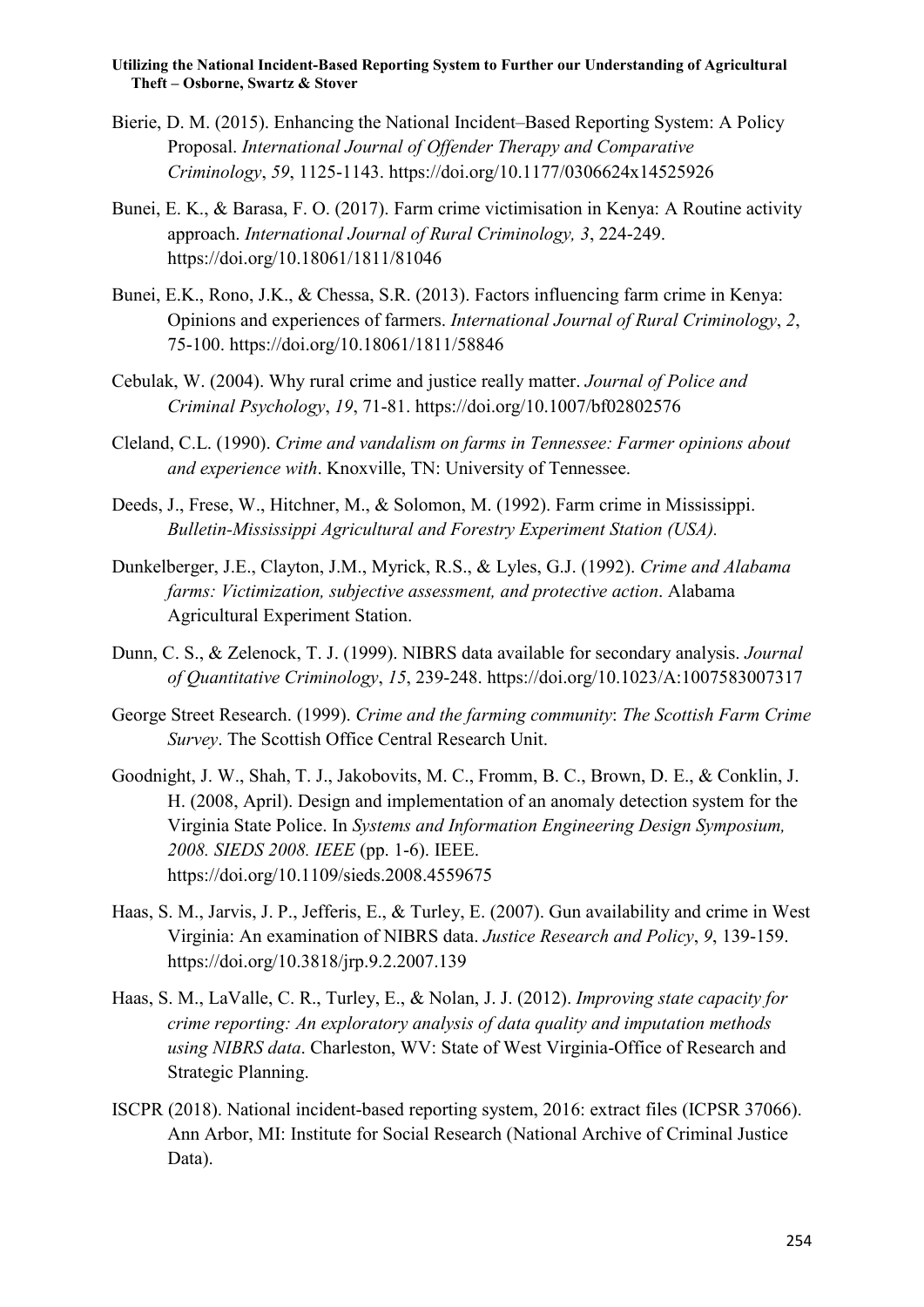- Farmer, F.L., & Voth, D.E. (1989*). Ecological characteristics of farm victimization in Arkansas*. Fayetteville: Arkansas Agricultural Experiment Station.
- Fegadel, A. R., & Heide, K. M. (2015). Double Parricide: An In‐Depth Look at Two Victim Homicides Involving Parents as Victims. *Behavioral Sciences & the Law*, *33*, 723- 739. <https://doi.org/10.1002/bsl.2189>
- Jarvis, J. P. (2015). Examining National Incident-Based Reporting System (NIBRS) data: Perspectives from a quarter century of analysis efforts. *Justice Research and Policy*, *16*, 195-210. <https://doi.org/10.1177/1525107115623506>
- Krienert, J. L., & Walsh, J. A. (2011). Sibling sexual abuse: An empirical analysis of offender, victim, and event characteristics in National Incident-Based Reporting System (NIBRS) Data, 2000–2007. *Journal of child sexual abuse*, *20*, 353-372. <https://doi.org/10.1080/10538712.2011.588190>
- Liao, D., Berzofsky, M., Heller, D., Barrick, K., & DeMichele, M. (2015). Treatment of missing data in the FBI's national incident based reporting system: A case study in the Bakken region. In *Joint Statistical Meetings, August* (pp. 1970-1981).
- Maddan, S. (2016). National Incident‐Based Reporting System (NIBRS). *The Encyclopedia of Crime and Punishment*. <https://doi.org/10.1002/9781118519639.wbecpx090>
- Maltz, M. D., & Weiss, H. E. (2006). Creating a UCR utility. Maxfield, M. G. (1999). The national incident-based reporting system: Research and policy applications. *Journal of Quantitative Criminology*, *15*, 119-149.
- Maxfield, M.G. (1999). The National Incident-Based Reporting System: Research and policy applications. *Journal of Quantitative Criminology*, 15(2), 119-149. <https://doi.org/10.1023/A:1007518620521>
- McCormack, P. D., Pattavina, A., & Tracy, P. E. (2017). Assessing the coverage and representativeness of the National Incident-Based Reporting System. *Crime & Delinquency*, *63*, 493-516. <https://doi.org/10.1177/0011128717694595>
- McIntyre Jr, R. N., Prine, R. K., & Knowles, F. (2017). An exploratory assessment of agricultural crimes in Georgia. *International Journal of Rural Criminology, 3*, 157- 175. <https://doi.org/10.18061/1811/81049>
- Mears, D. P., Scott, M. L., & Bhati, A. S. (2007). Opportunity theory and agricultural crime victimization. *Rural Sociology*, *72*, 151-184. <https://doi.org/10.1526/003601107781170044>
- McCall, M. (2003). Results from the 2001-02 National Farm Crime Survey*. Trends and Issues in Crime and Criminal Justice*, No. 266. Canberra: Australian Institute of Criminology.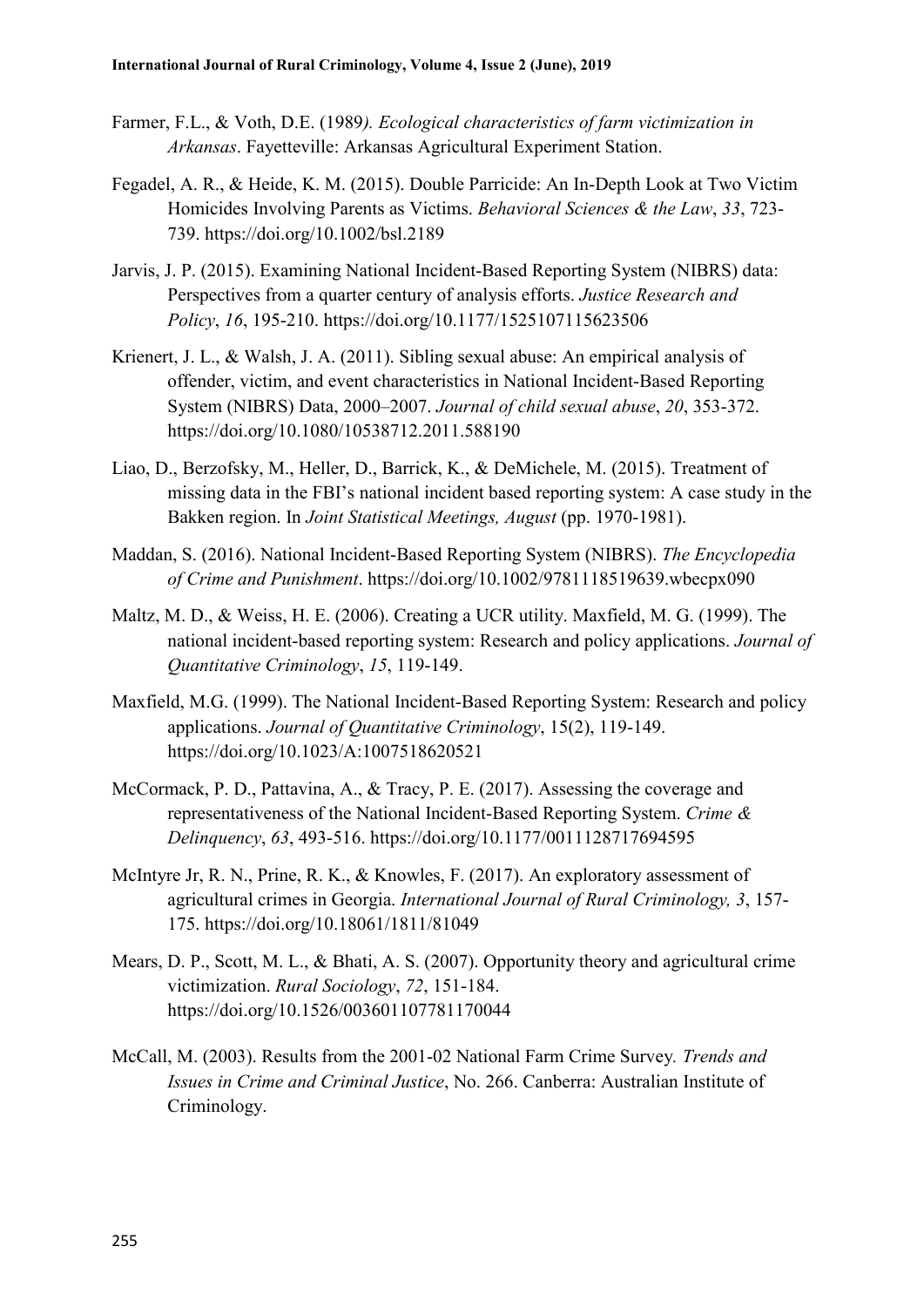- Morgan, L. L., Fahs, P. S., & Klesh, J. A. M. I. E. (2005). Barriers to research participation identified by rural people. *Journal of Agricultural Safety and Health*, *11*, 407-414. <https://doi.org/10.13031/2013.19719>
- Nickerson, C., Morehart, M., Kuethe, T., Beckman, J., Ifft, J., & Williams, R. (2012). Trends in US farmland values and ownership. EIB-92, U.S. Department of Agriculture, Economic Research Service (February).
- Osborne, D. L. (2015). *Examining macro-level correlates of farm equipment theft: A test of routine activity theory and social disorganization theory*. PhD Dissertation. Louisville, KY: Thu University of Louisville.<https://doi.org/10.18297/etd/2248>
- Pierce, C., & Scherra, E. (2012). *The challenges of data collection in rural dwelling samples*. Binghamton, NY: Nursing Faculty Scholarship, Binghamton University, State University of New York.
- Rantala, R. R., & Edwards, T. J. (2000). *Effects of NIBRS on crime statistics*. Washington, D.C.: US Department of Justice, Office of Justice Programs, Bureau of Justice Statistics.
- Roberts, A., & Lyons, C. J. (2009). Victim-offender racial dyads and clearance of lethal and nonlethal assault. *Journal of Research in Crime and Delinquency*, *46*, 301-326. <https://doi.org/10.1177/0022427809335168>
- Roberts, A., & Roberts, J. M. (2016). Crime Clearance and Temporal Variation in Police Investigative Workload: Evidence from National Incident-Based Reporting System (NIBRS) Data. *Journal of Quantitative Criminology*, *32*, 651-674. <https://doi.org/10.1007/s10940-015-9270-9>
- Roberts, A. (2009). Contributions of the National Incident‐Based Reporting System to Substantive Knowledge in Criminology: A Review of Research. *Sociology Compass*, *3*, 433-458. <https://doi.org/10.1111/j.1751-9020.2009.00209.x>
- Shreffler, M.J. (1999). Culturally sensitive research methods of surveying rural/ frontier residents. *Western Journal of Nursing Research, 21*, 426-35. <https://doi.org/10.1177/01939459922043866>
- Snyder, H. N. (2010). Dissecting crime statistics. *Justice Research and Policy*, *12*, 77-103. <https://doi.org/10.3818/jrp.12.2.2010.77>
- Stamatel, J. P., & Mastrocinque, J. M. (2011). Using National Incident-Based Reporting System (NIBRS) data to understand financial exploitation of the elderly: a research note. *Victims and Offenders*, *6*, 117-136. <https://doi.org/10.1080/15564886.2011.557321>
- Stogner, J. M. (2016). Uniform Crime Reports. *The Encyclopedia of Crime and Punishment*. <https://doi.org/10.1002/9781118519639.wbecpx164>
- Strom, K. J., & Smith, E. L. (2017). The Future of Crime Data. *Criminology & Public Policy*, *16*, 1027-1048. <https://doi.org/10.1111/1745-9133.12336>